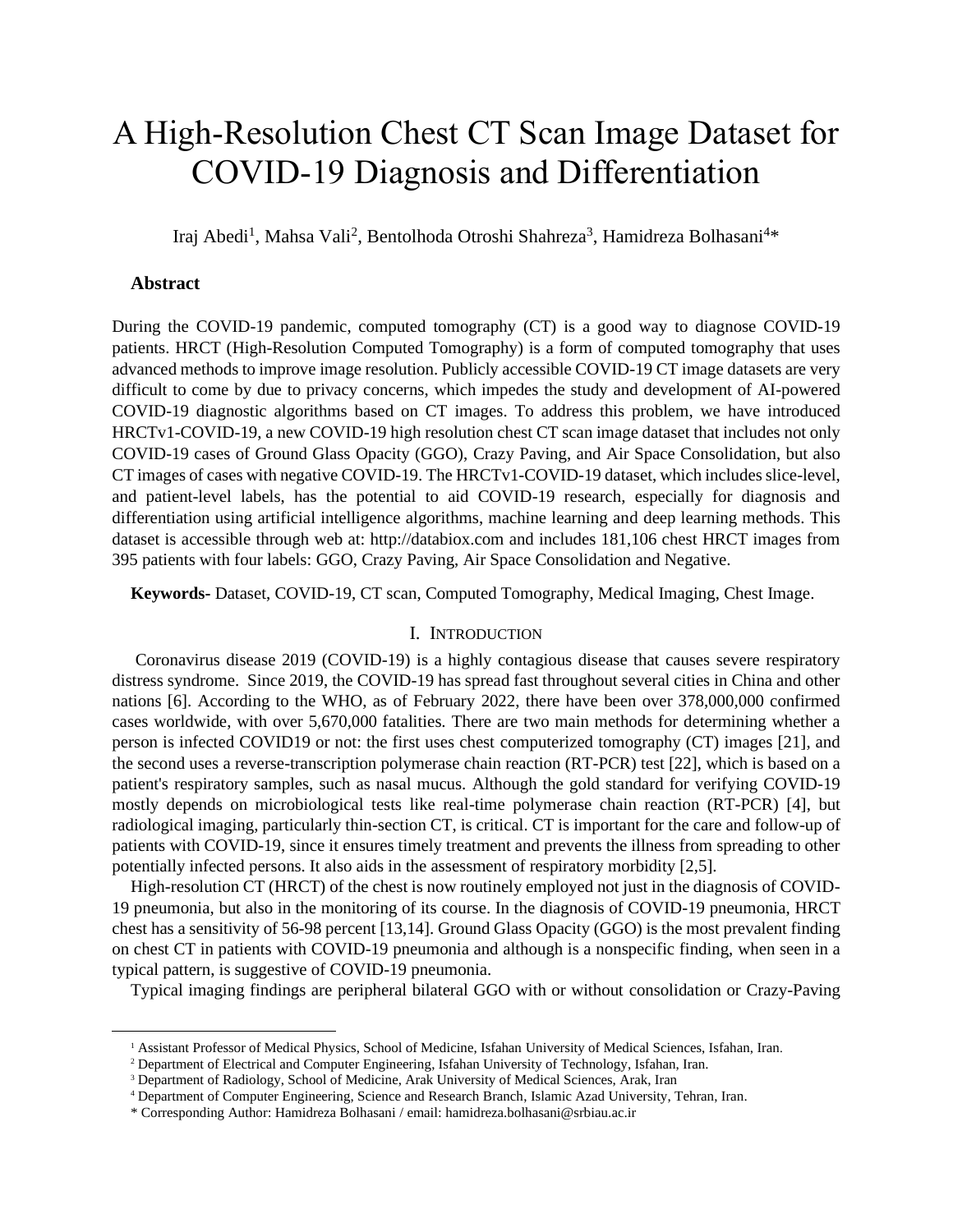pattern, reverse halo signs or other organizing pneumonia (OP)-related findings, and multifocal GGO of the rounded morphology with or without consolidation or visible intralobular lines (Crazy-Paving) [4].

Atypical characteristics include lobar or segmental consolidation in bacterial pneumonia, cavitation in necrotizing pneumonia, tree-in-bud opacities with centrilobular nodules, which may be seen in a variety of community-acquired infections and aspiration [23].

During the COVID-19 pandemic, radiologists have conducted many researches for fast analysis of a huge number of CT images. To overcome these difficulties, many research (such as [11, 12]) have established in-depth learning techniques for COVID-19 filtering from CTs. While the findings of this study are quite positive, there are some limitations. Publicly accessible datasets often comprise a small number of individuals and exclude other types of respiratory illnesses to allow for comparison. Additionally, given the present state of medical professionals' involvement in the treatment of COVID-19 patients, it is improbable that they will have time to gather and interpret the COVID-19 CT scan information. Additionally, CT scans might originate from a variety of different sources and be acquired using a variety of different imaging methods, limiting the breadth of an integrated analysis [8-10].

This dataset was compiled from patients who came to Milad hospitals' emergency rooms between February and September of 2021. It includes individuals who received both chest CT and RT-PCR for suspected COVID-19 pneumonia. We also provide and offer the COVID CT scan, a novel dataset including 181,106 chest HRCT images from 395 patients with four labels: GGO, Crazy Paving, Air Space Consolidation and Negative.

Today, no one is unaware of artificial intelligence's potential in all fields. However, the main difficulty and essential necessity for the deployment of artificial intelligence-based algorithms is the availability of a vast database of information sufficient to bring artificial intelligence's performance to an acceptable level. Access to huge data sets is problematic in the medical field owing to the high cost of data collecting, patient privacy concerns, and so on. Transfer learning is used to accomplish this. For this purpose, artificial intelligence is taught on a large database and then applied to a smaller database using the trained model. This study's objective is to create a dataset of CT scan images of COVID-19 patients. It is envisaged that academics will utilize the provided dataset in the future to utilize in pre-trained algorithms.

#### II. RELATED WORKS

The COVID dataset presented in other studies has either provided CT data just from COVID patients alone [16], or the data presented falls into two categories: COVID and Normal [17-20].

In a study by Shakuri et al. [7], An open-source repository of more than 1,000 CT scans of COVID-19 lung infection was published and developed by authorized radiologists in the study. From March 2020 to January 2021, CT images were collected from two major university hospitals in Mashhad. Comparative assays, such as RT-PCR and associated clinical signs, were used to confirm COVID-19 infections. The authors state that all data is recorded in the DICOM standard as 16-bit images on a gray scale of 512 x 512 pixels.

Afshar, Parnian, et al. [8] introduced COVID-CT-MD dataset which consists of 169 confirmed positive COVID-19 cases, 76 normal cases, and 60 community acquired pneumonia (CAP) cases. All these cases were collected from the Babak Imaging Center in Tehran, Iran.

The database we provide is HRCT images. A CT scan of the chest uses X-rays to obtain images of the lung tissue. The images are obtained in "slices" or thin views that are put together to form an image. The slices of a HRCT are much thinner than with a standard CT scan giving a more detailed image. HRCT scans take one-millimeter slices [15]. Given the variety of infection patterns covered in this large dataset, it may be used as a starting point for more extensive data train driven AI models.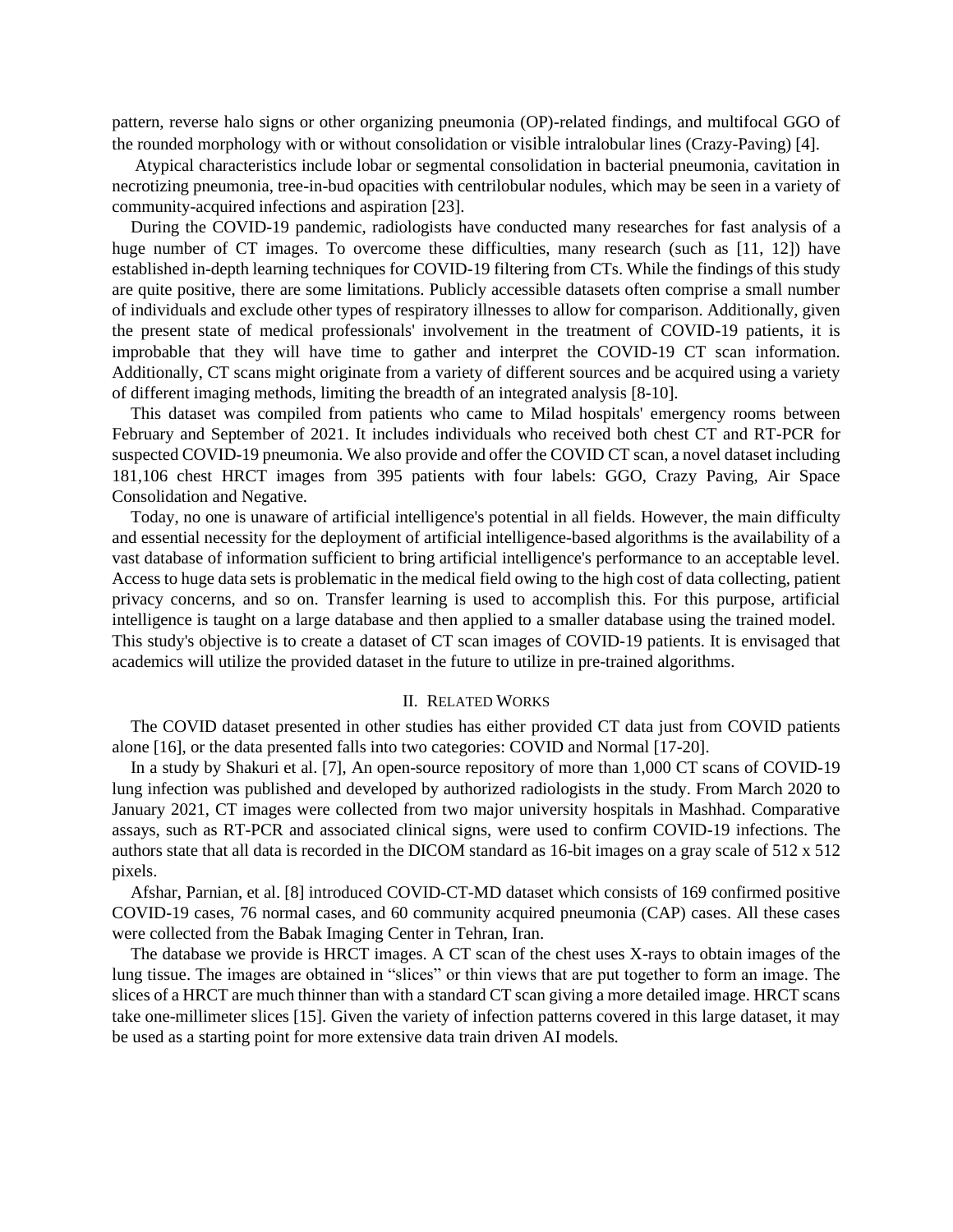#### III. DATA ACQUISITION AND ANALYSIS

All CT examinations were performed with a 128-row Multidetector CT system (SOMATOM Definition Flash, Siemens Healthcare systems, Germany). Scanning coverage was from the thoracic inlet to the inferior level of the costophrenic angle. The CT scanning protocol was as follows: tube voltage of 100KV, tube current of 100-200 mA (automatic exposure control employed), rotation time of 0.35 s, pitch of 1.4 mm, detector collimation of 0.6 mm, slice thickness / reconstruction thickness of 5 mm/1 mm. All scans were performed in the supine position during end-inspiration.



Fig. 1. Distribution of cases based on their age and infection type in the dataset

Data were transferred to the image processing workstation. These CT images were reviewed on the above-mentioned workstation at lung window (width of 1000 HU and window level of −700 HU). In order to ensure accuracy of analysis, all images were independently evaluated by an experienced radiologist. The diagnosis of Covid illness was further confirmed by the results of the patients' RT-PCR tests. The Figure 1 Shows information about the number of patients to four infections in dataset.

### IV. HRCTV1-COVID-19 DATASET SPECIFICATION

The main idea for organization of this dataset is inspired from a histopathological image dataset for grading breast invasive ductal carcinoma [24] which have been conducted and published by DataBioX researchers in 2020. HRCTv1-COVID-19 dataset consists of 181,106 high resolution chest images taken from 395 patients labeled in four categories: GGO ( $N = 288$ ), Crazy Paving ( $N = 57$ ), Air Space Consolidation ( $N = 27$ ) and Negative ( $N = 23$ ) amongst 197 Female, 193 Male and 5 Not Specified. A summary of this dataset specification and also some samples from each category are represented in Table.1 and Fig. 2 respectively.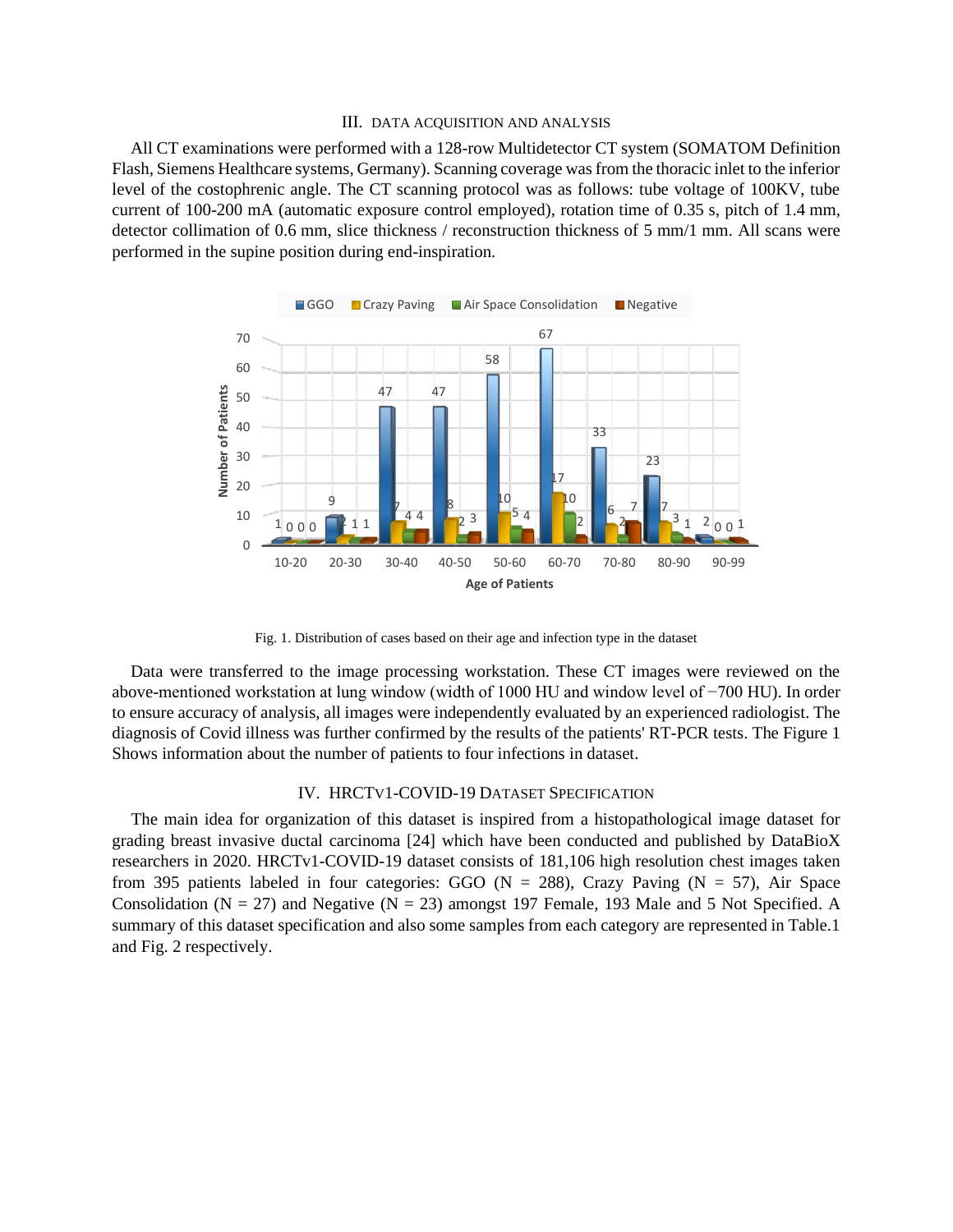|   | <b>Dataset specification</b> | <b>Value</b>           |
|---|------------------------------|------------------------|
|   | Number of images             | 181,106                |
| 2 | Image format                 | Grayscale              |
| 3 | File type                    | <b>PNG</b>             |
| 4 | Width                        | 512 Pixel              |
| 5 | Height                       | <b>Multiple Values</b> |
| 6 | Size (Kilobytes)             | $\sim$ 50 to 150 KB    |

Table. 1. A summary of HRCTv1-COVID-19 dataset specification



Fig. 2. HRCTv1-COVID-19 image dataset samples from each four labels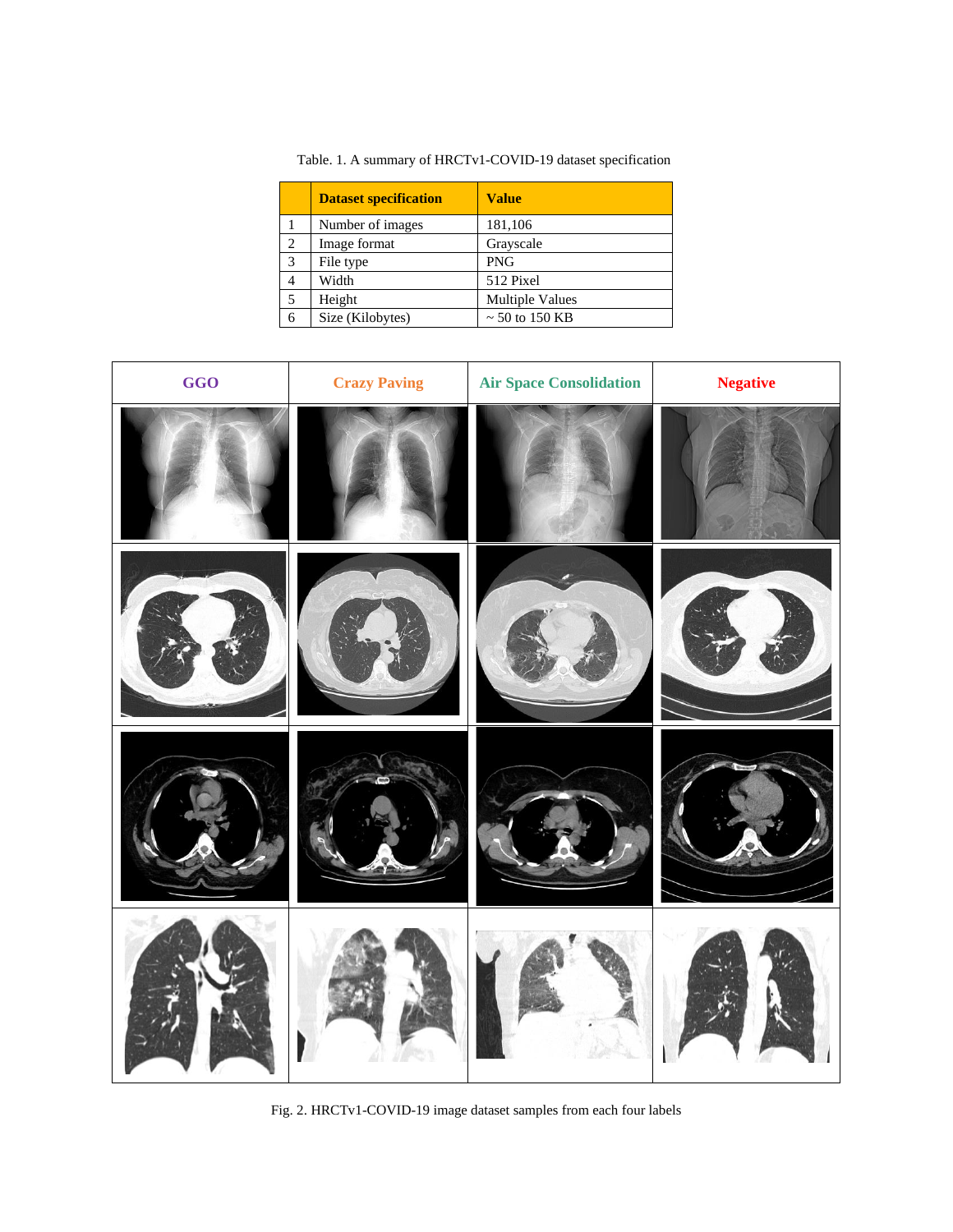## V. REFERENCES

[1] Sun, Zhonghua, et al. "A systematic review of chest imaging findings in COVID-19." Quantitative imaging in medicine and surgery 10.5 (2020): 1058.

[2] Huang, Chaolin, et al. "Clinical features of patients infected with 2019 novel coronavirus in Wuhan, China." The lancet 395.10223 (2020): 497-506.

[3] Hodler, Jürg, Gustav K. von Schulthess, and Christoph L. Zollikofer, eds. Diseases of the heart, chest & breast: diagnostic imaging and interventional techniques. Springer Science & Business Media, 2007.

[4] Shirani, Fattane, Azin Shayganfar, and Somayeh Hajiahmadi. "COVID-19 pneumonia: a pictorial review of CT findings and differential diagnosis." Egyptian Journal of Radiology and Nuclear Medicine 52.1 (2021): 1-8.

[5] Yang, Wenjing, et al. "The role of imaging in 2019 novel coronavirus pneumonia (COVID-19)." European radiology 30.9 (2020): 4874-4882.

[6] World Health Organization. Coronavirus disease 2019 (COVID-19) situation report-94. World Health Organization; Geneva: 2020. Available at: [https://www.who.int/docs/default-source/coronaviruse/situation](https://www.who.int/docs/default-source/coronaviruse/situation-reports/20200423-sitrep-94-covid-19.pdf?sfvrsn=b8304bf0_4)[reports/20200423-sitrep-94-covid-19.pdf?sfvrsn=b8304bf0\\_4.](https://www.who.int/docs/default-source/coronaviruse/situation-reports/20200423-sitrep-94-covid-19.pdf?sfvrsn=b8304bf0_4)

[7] Shakouri, Shokouh, et al. "COVID19-CT-dataset: an open-access chest CT image repository of 1000+ patients with confirmed COVID-19 diagnosis." BMC Research Notes 14.1 (2021): 1-3.

[8] Afshar, Parnian, et al. "COVID-CT-MD, COVID-19 computed tomography scan dataset applicable in machine learning and deep learning." Scientific Data 8.1 (2021): 1-8.

[9] Zhao, Jinyu, et al. "Covid-ct-dataset: a ct scan dataset about covid-19." arXiv preprint arXiv:2003.13865 490 (2020).

[10] Silva, Pedro, et al. "COVID-19 detection in CT images with deep learning: A voting-based scheme and cross-datasets analysis." Informatics in medicine unlocked 20 (2020): 100427.

[11] Huang, Lu, et al. "Serial quantitative chest CT assessment of COVID-19: a deep learning approach." Radiology: Cardiothoracic Imaging 2.2 (2020): e200075.

[12] Li, Lin, et al. "Artificial intelligence distinguishes COVID-19 from community acquired pneumonia on chest CT." Radiology (2020).

[13] Chung, Michael, et al. "CT imaging features of 2019 novel coronavirus (2019-nCoV)." Radiology 295.1 (2020): 202-207.

[14] Zhou, Shuchang, et al. "CT features of coronavirus disease 2019 (COVID-19) pneumonia in 62 patients in Wuhan, China." Ajr Am J Roentgenol 214.6 (2020): 1287-1294.

[15] Hill, L. E., et al. "Comparison between conventional interrupted high-resolution CT and volume multidetector CT acquisition in the assessment of bronchiectasis." The British journal of radiology 83.985 (2010): 67-70.

[16] Jacob, Joseph, et al. "Using imaging to combat a pandemic: rationale for developing the UK National COVID-19 Chest Imaging Database." European Respiratory Journal 56.2 (2020).

[17] Morozov, S. P., et al. "Mosmeddata: Chest ct scans with covid-19 related findings dataset." arXiv preprint arXiv:2005.06465 (2020).

[18] Zhao, Jinyu, et al. "Covid-ct-dataset: a ct scan dataset about covid-19." arXiv preprint arXiv:2003.13865 490 (2020).

[19] Angelov, Plamen, and Eduardo Almeida Soares. "SARS-CoV-2 CT-scan dataset: A large dataset of real patients CT scans for SARS-CoV-2 identification." MedRxiv (2020).

[20] Rahimzadeh, Mohammad, Abolfazl Attar, and Seyed Mohammad Sakhaei. "A fully automated deep learning-based network for detecting covid-19 from a new and large lung ct scan dataset." Biomedical Signal Processing and Control 68 (2021): 102588.

[21] Zhao, Dahai, et al. "A comparative study on the clinical features of coronavirus 2019 (COVID-19) pneumonia with other pneumonias." Clinical infectious diseases 71.15 (2020): 756-761.

[22] Fang, Yicheng, et al. "Sensitivity of chest CT for COVID-19: comparison to RT-PCR." Radiology